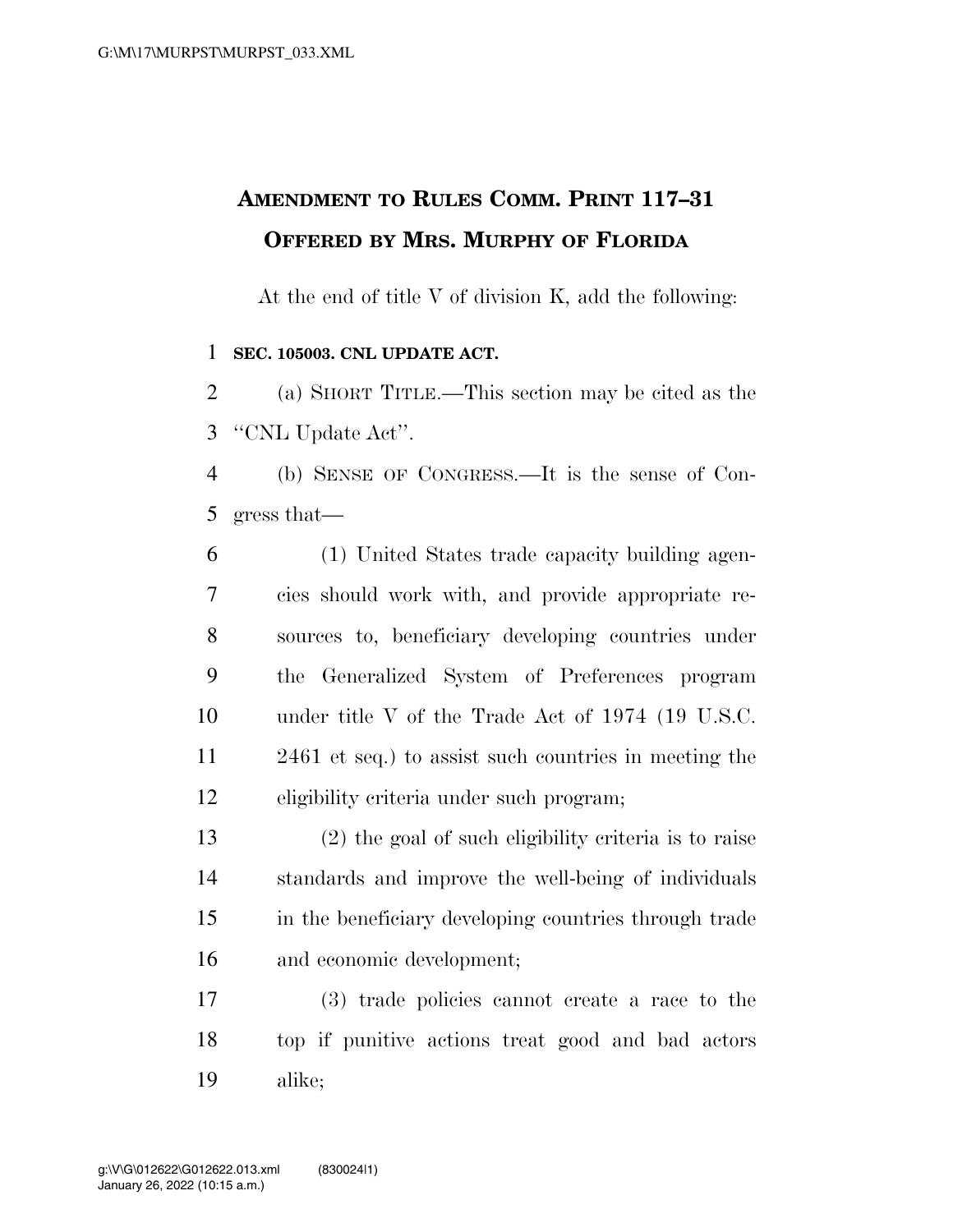(4) in determining appropriate actions to take under subsection (d) of section 502 of the Trade Act of 1974 (19 U.S.C. 2462(d)), the President should, in a manner consistent with statutory require- ments— (A) consider the impact of withdrawal, sus- pension, or limitation of duty-free treatment on the criteria and factors affecting eligibility de- scribed in subsections (b) and (c) of such sec- tion; and (B) take all available steps to facilitate continued duty-free treatment for products where the imposition of duties is likely to slow or reverse progress made toward meeting the criteria and factors described in subsections (b) and (c) of such section or result in severe eco- nomic harm to United States entities, particu- larly small businesses; and (5) the United States Trade Representative should establish and maintain a process to mitigate the harm for products determined to meet the cri- teria and factors described in subsections (b) and (c) of section 502 of the Trade Act of 1974, including exploring the feasibility of preserving duty-free eligi-

bility on a case-by-case basis for qualifying compa-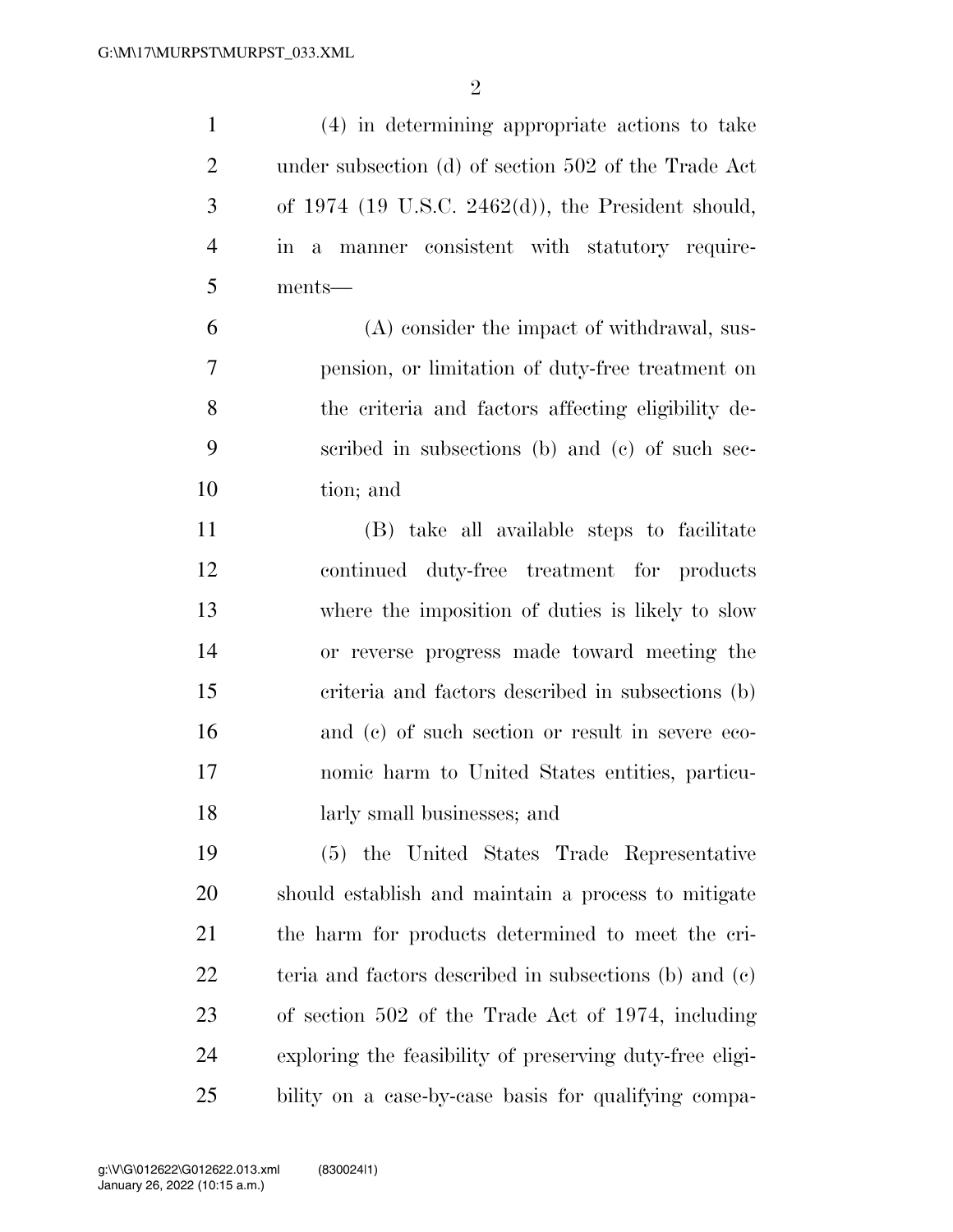| $\mathbf{1}$   | nies if the President decides to withdraw, suspend, |
|----------------|-----------------------------------------------------|
| $\overline{2}$ | or limit the application of the duty-free treatment |
| 3              | accorded under title V of such Act.                 |
| $\overline{4}$ | (c) MODIFICATION OF COMPETITIVE NEED LIMITA-        |
| 5              | TION PROVISIONS UNDER THE GENERALIZED SYSTEM OF     |
| 6              | PREFERENCES PROGRAM.                                |
| $\overline{7}$ | $(1)$ IN GENERAL.—Section 503 of the Trade          |
| 8              | Act of 1974 (19 U.S.C. 2463) is amended—            |
| 9              | (A) in subsection (c)(2)—                           |
| 10             | in subparagraph $(A)(ii)(II)$ , by<br>(i)           |
| 11             | striking " $$5,000,000"$ and inserting "an          |
| 12             | amount equal to 6.5 percent of such appli-          |
| 13             | cable amount";                                      |
| 14             | (ii) in subparagraph $(C)$ —                        |
| 15             | (I) by striking "may, subject"                      |
| 16             | and inserting "should, subject"; and                |
| 17             | (II) by striking "the limitations"                  |
| 18             | in subparagraph $(A)$ " and inserting               |
| 19             | "the limitations in subparagraph (A)                |
| 20             | or $(F)$ ";                                         |
| 21             | (iii) in subparagraph $(F)$ —                       |
| 22             | $(I)$ in clause (i), by striking "may               |
| 23             | disregard" and inserting "should dis-               |
| 24             | regard"; and                                        |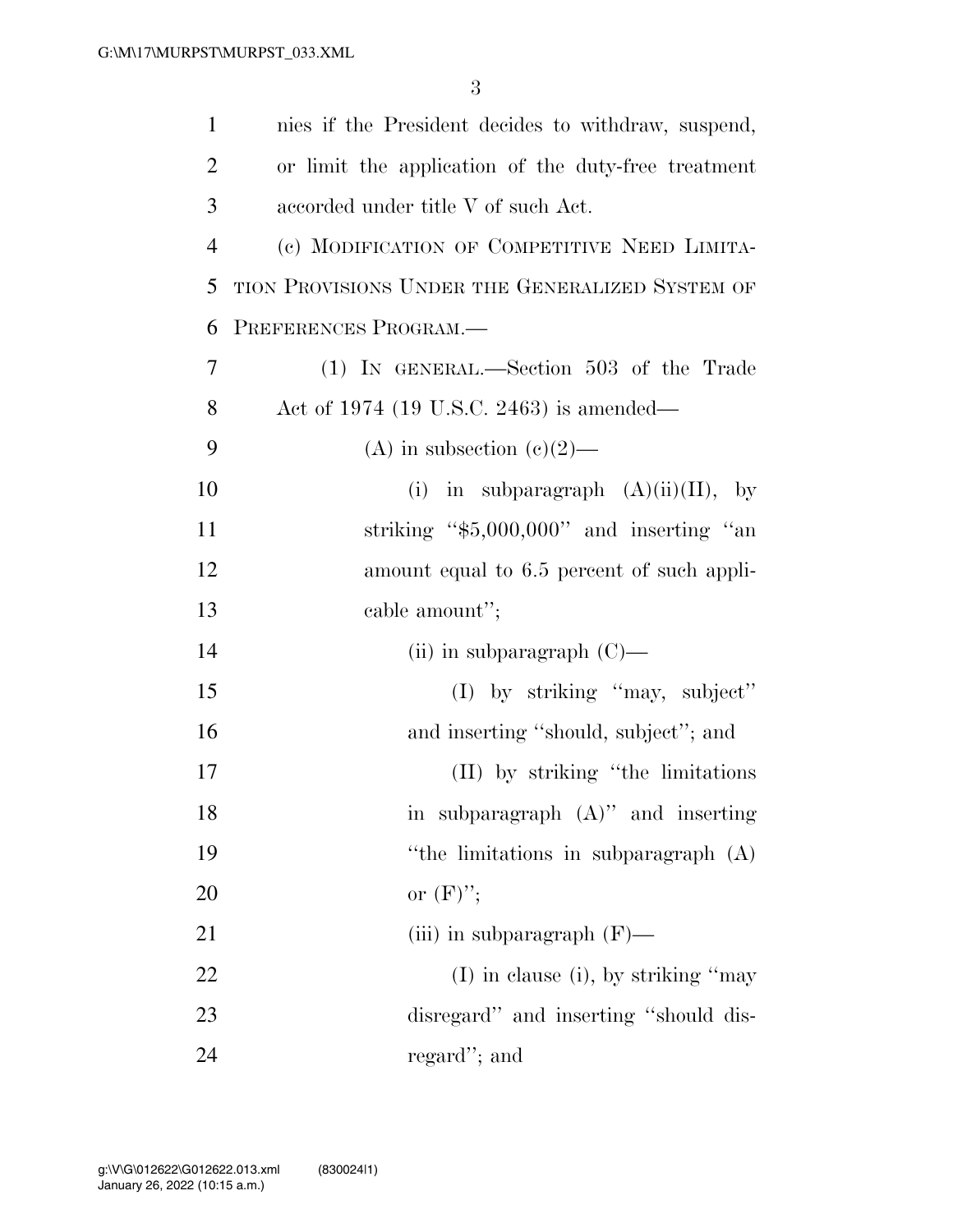| $\mathbf{1}$   | $(II)$ in clause $(ii)(II)$ , by striking           |
|----------------|-----------------------------------------------------|
| $\overline{2}$ | "\$500,000" and inserting "an amount"               |
| 3              | equal to 6.5 percent of such applicable             |
| $\overline{4}$ | amount"; and                                        |
| 5              | (iv) by inserting after subparagraph                |
| 6              | $(F)$ the following:                                |
| 7              | "(G) CALCULATION OF LIMITATIONS.-                   |
| 8              | There shall be counted against the limitations      |
| 9              | imposed under subparagraph (A) for any cal-         |
| 10             | endar year only that value of any eligible article  |
| 11             | of a beneficiary developing country that entered    |
| 12             | duty-free under this title during such calendar     |
| 13             | year."; and                                         |
| 14             | $(B)$ in subsection $(d)(1)$ , by striking ", be-   |
| 15             | fore November 1 of the calendar year beginning      |
| 16             | after the calendar year for which a determina-      |
| 17             | tion described in subsection $(c)(2)(A)$ was made   |
| 18             | with respect to such eligible article,".            |
| 19             | (2) EFFECTIVE DATE.—The amendments made             |
| 20             | by subsection $(a)$ —                               |
| 21             | (A) take effect on the date of the enact-           |
| 22             | ment of this Act; and                               |
| 23             | (B) apply with respect to imports into the          |
| 24             | United States of eligible articles from bene-       |
| 25             | ficiary developing countries under title $V$ of the |